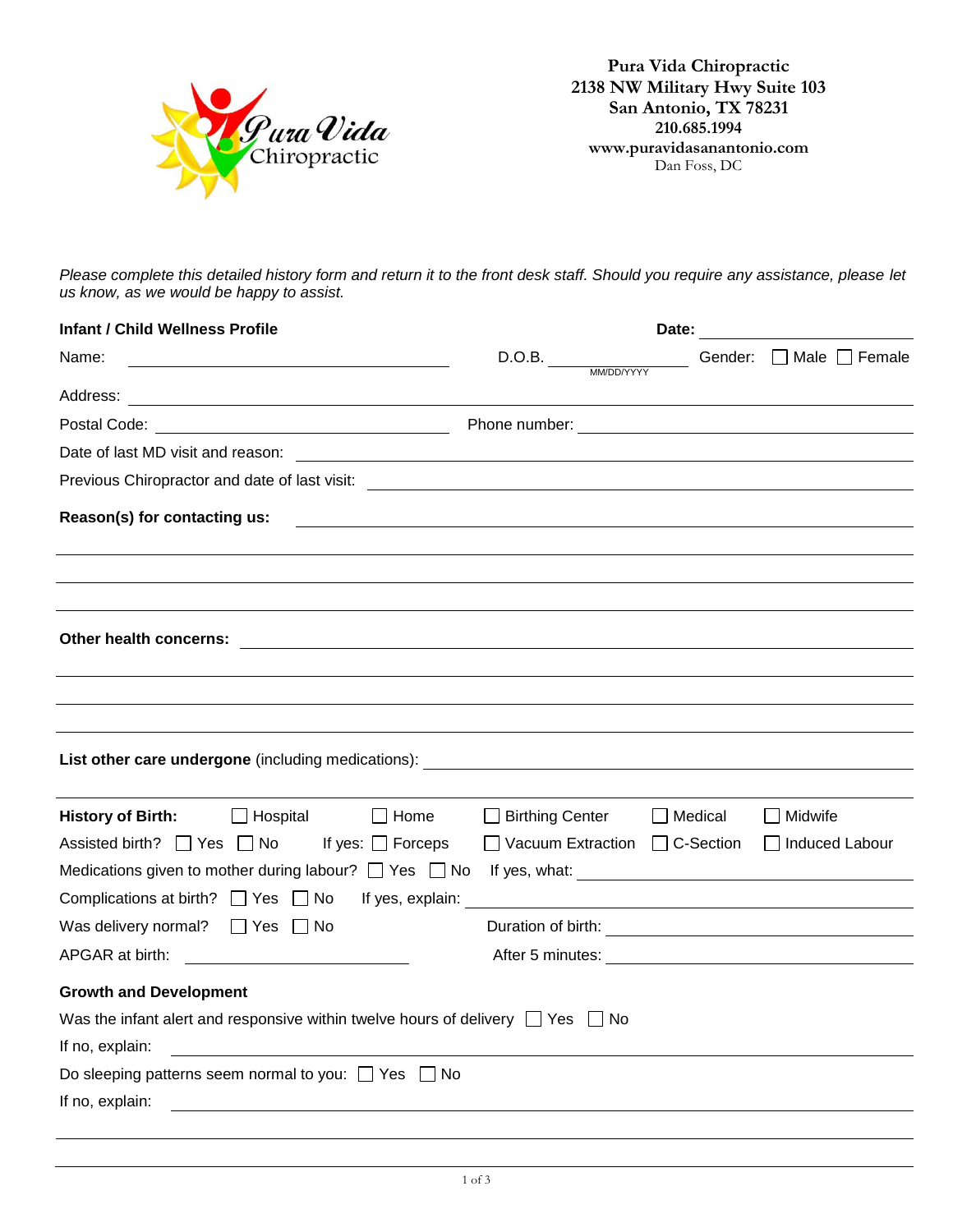*Since the health of the neurospinal system that chiropractors concern themselves with can be related to many types of stressors, the following information is also very important to us:*

| ronowing imorritation to dioo vory important to do.<br>Name:                                                                                                                                                                                                                                |                                                                 |
|---------------------------------------------------------------------------------------------------------------------------------------------------------------------------------------------------------------------------------------------------------------------------------------------|-----------------------------------------------------------------|
| <b>Chemical Stressors</b>                                                                                                                                                                                                                                                                   |                                                                 |
| Was this baby breast-fed? $\Box$ Yes $\Box$ No                                                                                                                                                                                                                                              |                                                                 |
| Formula introduced at age:                                                                                                                                                                                                                                                                  |                                                                 |
| Was there introduction of cow's milk? $\Box$ Yes<br>No                                                                                                                                                                                                                                      |                                                                 |
| Food / Juice intolerance:<br>  Yes  No                                                                                                                                                                                                                                                      |                                                                 |
| During pregnancy did mother smoke? □ Yes<br>$\Box$ No<br>Any illness of the mother during pregnancy?:                                                                                                                                                                                       | During pregnancy did mother drink alcohol? $\Box$ Yes $\Box$ No |
| Any drugs taken during pregnancy?:                                                                                                                                                                                                                                                          |                                                                 |
| Any exposures to ultrasound: $\Box$ Yes $\Box$ No                                                                                                                                                                                                                                           | If so, how many and what was the medical reason?:               |
|                                                                                                                                                                                                                                                                                             |                                                                 |
| Any pets at home: $\Box$ Yes $\Box$ No                                                                                                                                                                                                                                                      |                                                                 |
|                                                                                                                                                                                                                                                                                             |                                                                 |
|                                                                                                                                                                                                                                                                                             |                                                                 |
| Total # of courses of antibiotics to date?                                                                                                                                                                                                                                                  |                                                                 |
| <b>Psychosocial Stressors</b>                                                                                                                                                                                                                                                               |                                                                 |
| Any difficulties with lactation? $\Box$ Yes $\Box$ No                                                                                                                                                                                                                                       | Any problems with bonding? $\Box$ Yes $\Box$ No                 |
| Any behavioural problems: $\Box$ Yes $\Box$ No                                                                                                                                                                                                                                              | Onset:                                                          |
| Any night terrors, sleep walking, difficulty sleeping? $\Box$ Yes $\Box$ No                                                                                                                                                                                                                 |                                                                 |
| Average number of hours of television/week?                                                                                                                                                                                                                                                 |                                                                 |
| <b>Traumatic Stressors</b>                                                                                                                                                                                                                                                                  |                                                                 |
|                                                                                                                                                                                                                                                                                             |                                                                 |
| Any evidence of birth trauma: bruises, odd shaped head, stuck in birth canal, fast or excessively long birth, respiratory<br>depression, cord around neck, other?:<br><u> 1989 - Johann Stoff, deutscher Stoff, der Stoff, der Stoff, der Stoff, der Stoff, der Stoff, der Stoff, der S</u> |                                                                 |
|                                                                                                                                                                                                                                                                                             |                                                                 |
|                                                                                                                                                                                                                                                                                             |                                                                 |
| Any hospitalizations: Yes No Explain:                                                                                                                                                                                                                                                       |                                                                 |
| Any surgeries or organs removed?:<br><u> Any surgeries</u> or organs removed?:                                                                                                                                                                                                              |                                                                 |
|                                                                                                                                                                                                                                                                                             |                                                                 |
|                                                                                                                                                                                                                                                                                             |                                                                 |
| <b>AUTHORIZATION FOR ASSESSMENT OF A MINOR</b>                                                                                                                                                                                                                                              |                                                                 |
|                                                                                                                                                                                                                                                                                             |                                                                 |
|                                                                                                                                                                                                                                                                                             |                                                                 |
| I hereby authorize and consent to the chiropractic evaluation of my child                                                                                                                                                                                                                   |                                                                 |
|                                                                                                                                                                                                                                                                                             |                                                                 |
| Parent Guardian Signature<br><b>Witness Signature</b>                                                                                                                                                                                                                                       |                                                                 |
| Date:                                                                                                                                                                                                                                                                                       |                                                                 |